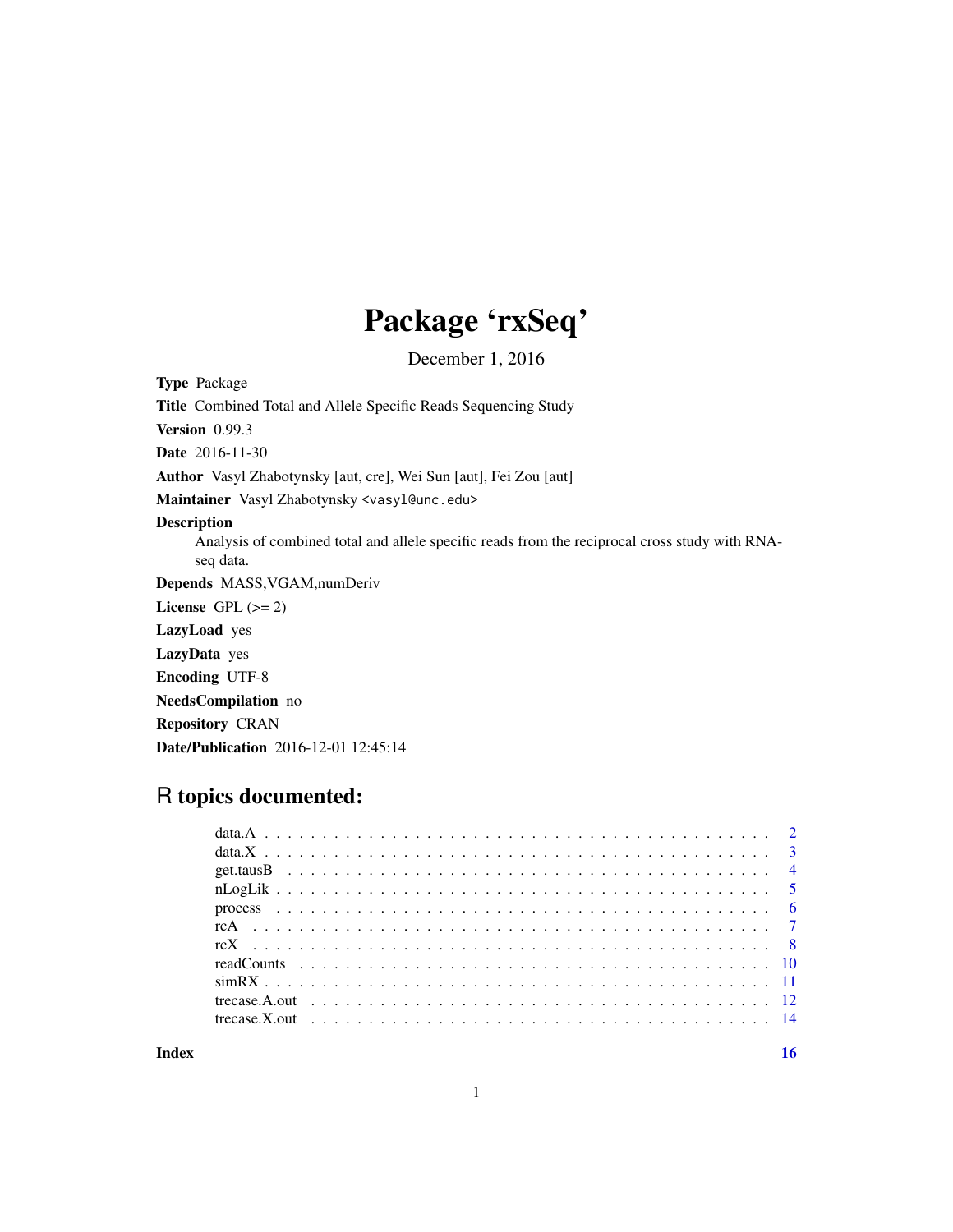<span id="page-1-1"></span><span id="page-1-0"></span>

This data set provides with example of experimental data for a subset of autosomal genes. The full model requires a combination of total read counts  $(y)$  - all the reads belonging for a gene, and finding out which of these reads we can specifically attribute to allele A or allele B - allele specific counts (n), separately the reads attributed specifically to allele B (n0B). Also, it includes the other data pieces to fit the model: kappas - total number of counts for each mouse, on log scale, index specifying which cross each mouse belongs to, and geneids - Ensembl ids of genes. They, as well as the datasets simulated with simRX can be fitted using proc.trecase.A or proc.trec.A.

#### Value

| index   | vector defining the cross of the mouse, female - AB=1, BA=2, AA=3, BB=4,<br>and male - $AB=5$ , $BA=6$ , $AA=7$ , $BB=8$ . If mice are of only one sex, $AB=1$ ,<br>$BA=2$ , $AA=3$ , $BB=4$ . |
|---------|------------------------------------------------------------------------------------------------------------------------------------------------------------------------------------------------|
| y       | matrix of TReC counts. Note, the expected input assumes that inbred mice will<br>be in the last columns of the table, after the last F1 mouse.                                                 |
| n       | matrix of ASE counts for corresponding $F1$ mouse (classes 1, 2, 5, 6) for corre-<br>sponding genes.                                                                                           |
| n0B     | matrix of ASE counts belonging for allele B, for corresponding genes and mice<br>as in $\mathbf{n}$ .                                                                                          |
| kappas  | A parameter, specifying log(overall TReC) for each mouse.                                                                                                                                      |
| geneids | ids of genes, if not provided, rownames of the matrix y will be used                                                                                                                           |

#### Author(s)

Vasyl Zhabotynsky vasyl@unc.edu

#### See Also

[process](#page-5-1),[readCounts](#page-9-1).

#### Examples

# see total read counts (TReC) for first 2 autosomal genes of a data example: data.A\$y[1:2,]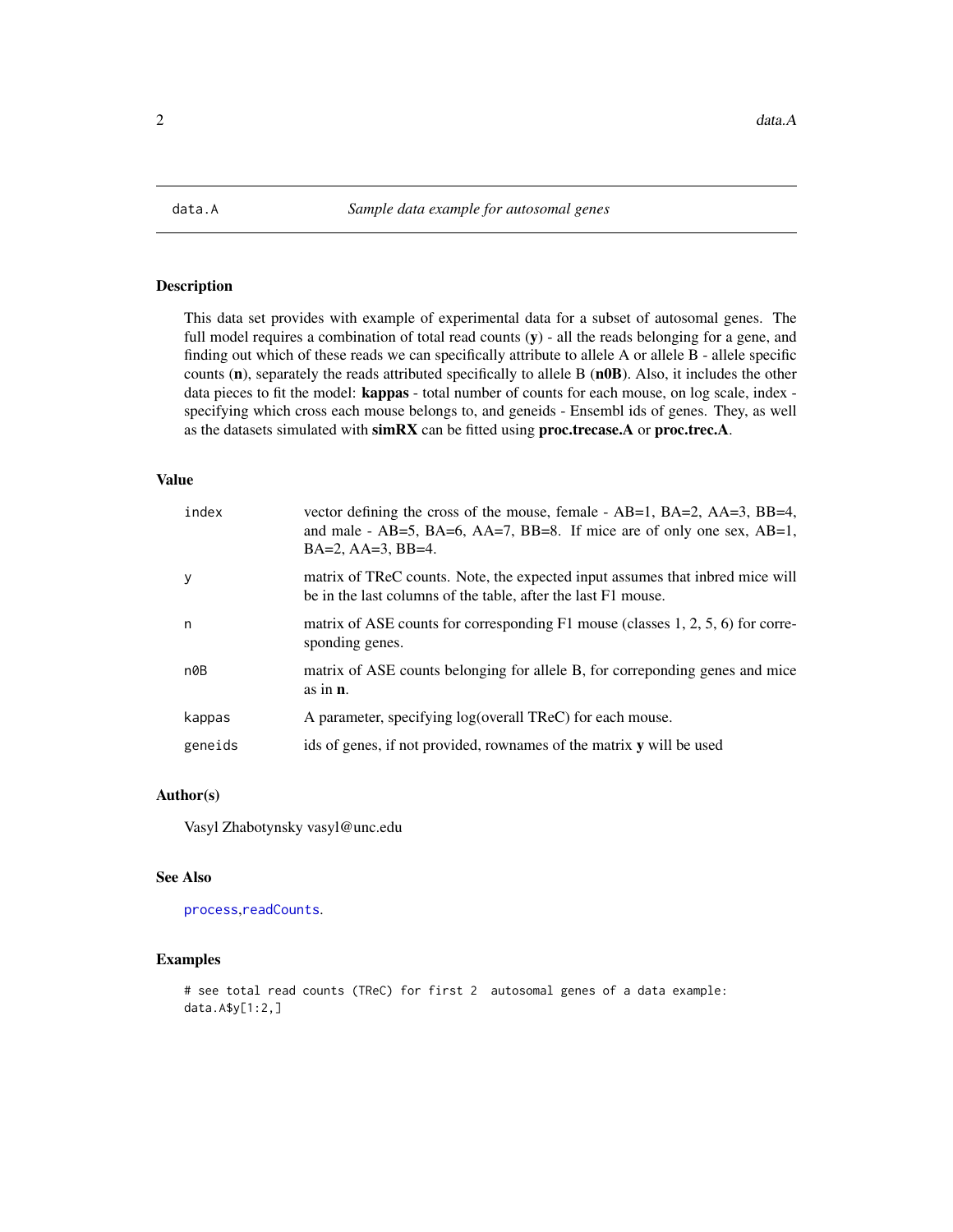<span id="page-2-1"></span><span id="page-2-0"></span>

This data set provides with example of experimental data for a subset of autosomal genes. The full model requires a combination of total read counts  $(y)$  - all the reads belonging for a gene, and finding out which of these reads we can specifically attribute to allele A or allele B - allele specific counts (n), separately the reads attributed specifically to allele B (n0B). Also, tausB - is the *Xce* effect for each F1 mouse, which specifies the proportion of allele specific reads belonging to allele B. Also, it includes the other data pieces to fit the model: kappas - total number of counts for each mouse, on log scale, index - specifying which cross each mouse belongs to, and geneids - Ensembl ids of genes. They, as well as the datasets simulated with simRX can be fitted using proc.trecase.X or proc.trec.X.

#### Value

| index   | vector defining the cross of the mouse, female - $AB=1$ , $BA=2$ , $AA=3$ , $BB=4$ ,<br>and male - AB=5, BA=6, AA=7, BB=8. If mice are of only one sex, AB=1,<br>BA=2, AA=3, BB=4. |
|---------|------------------------------------------------------------------------------------------------------------------------------------------------------------------------------------|
| У       | matrix of TReC counts. Note, the expected input assumes that inbred mice will<br>be in the last columns of the table, after the last F1 mouse.                                     |
| n       | matrix of ASE counts for corresponding F1 mouse (classes 1,2,5,6) for corre-<br>sponding genes.                                                                                    |
| n0B     | matrix of ASE counts belonging for allele B, for correponding genes and mice<br>as in $n$ .                                                                                        |
| kappas  | A parameter, specifying as overall TReC for the mouse, on log scale                                                                                                                |
| tausB   | Xce effect: expression of allele B relative to the overall allele specific count for<br>each mouse. Use some allele specific counts to estimate the effect.                        |
| geneids | ids of genes, if not provided, rownames of the matrix y will be used                                                                                                               |
| index   | index defining which mouse belongs to which cross                                                                                                                                  |
| у       | modified total read counts                                                                                                                                                         |
| n       | modified allele specific counts                                                                                                                                                    |
| n0B     | modified allele specific coutns, belonging to allele B                                                                                                                             |
| kappas  | offset, defining a library size for each mouse                                                                                                                                     |
| tausB   | Xce effect for each mouse, for a given cross                                                                                                                                       |
| geneids | Ensembl gene ids                                                                                                                                                                   |

#### Author(s)

Vasyl Zhabotynsky vasyl@unc.edu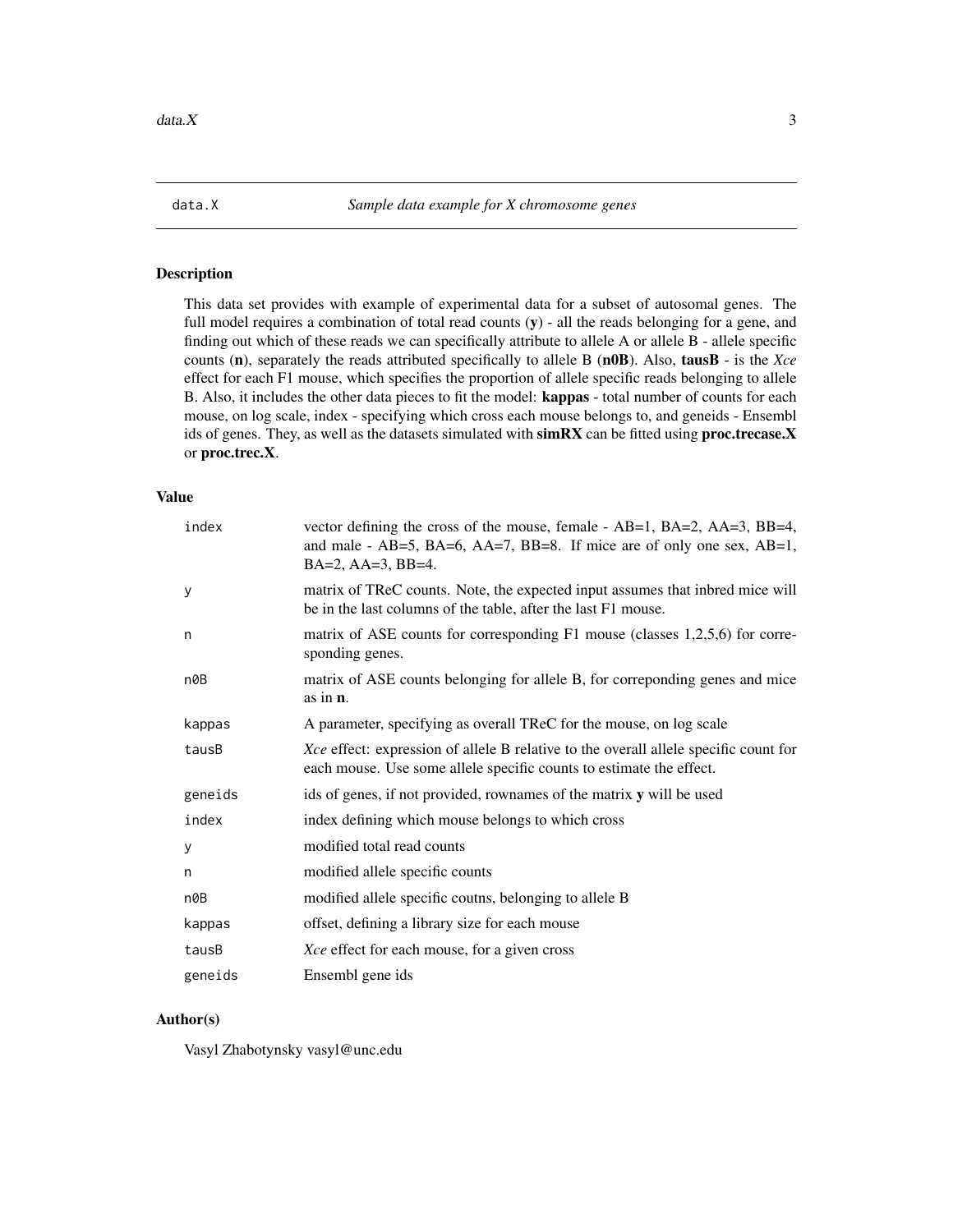#### See Also

[process](#page-5-1),[readCounts](#page-9-1).

#### Examples

```
# see total read counts (TReC) for first 2 X chromosome genes of a data example:
data.X$y[1:2,]
```
<span id="page-3-1"></span>get.tausB *Produce* Xce *estimates for mice with allele specific reads*

#### Description

*Xce* estimation for mice with allele specific reads.

#### Usage

get.tausB(n, n0B, geneids, min.cnt=50, exclude.prop=.05, Xist.ID="ENSMUSG00000086503")

#### Arguments

| n            | vector of allele specific counts for each mouse                            |
|--------------|----------------------------------------------------------------------------|
| n0B          | vector of allele specific counts for allele B                              |
| geneids      | gene ID <sub>s</sub>                                                       |
| min.cnt      | minimum number of allele specific counts                                   |
| exclude.prop | minimum proportion of allele specific counts for each allele               |
| Xist.ID      | and ID of Xist, to exclude it from estimating Xce, since Xce would 1-tausB |

#### Value

output - matrix of 4 rows:

| med.tauB   | taus estimated via median                                |
|------------|----------------------------------------------------------|
| ave.tauB   | taus estimated via percent of allele B counts            |
| all.genes  | number of genes that had passed minimum count            |
| used.genes | number of genes that had required percent of each allele |
|            |                                                          |

each column represent respective mouse.

#### Author(s)

Vasyl Zhabotynsky vasyl@unc.edu

#### See Also

[process](#page-5-1),[nLogLik](#page-4-1), [data.X](#page-2-1), [rcX](#page-7-1).

<span id="page-3-0"></span>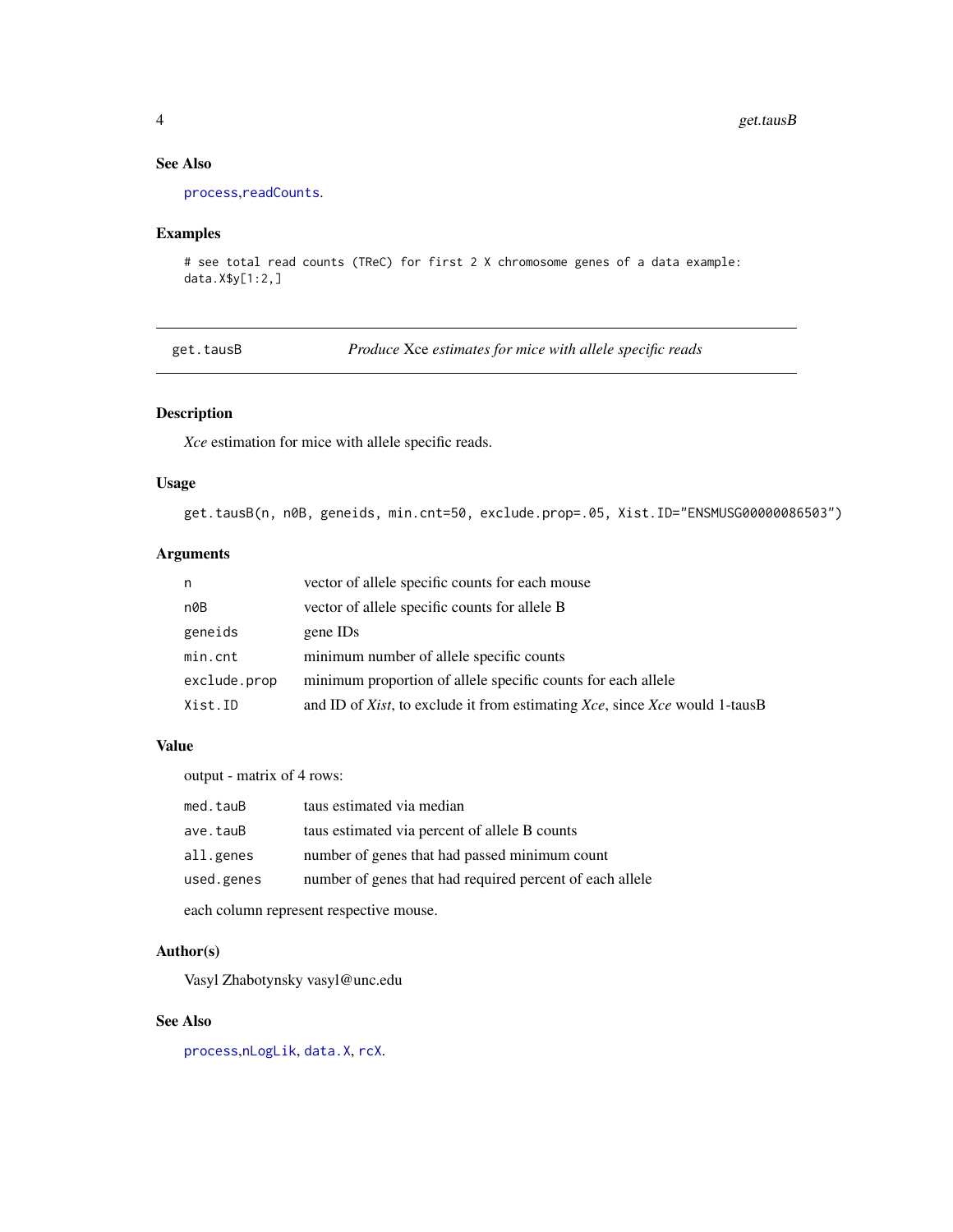#### <span id="page-4-0"></span>nLogLik 5

#### Examples

```
# Estimating XCE effect for each mouse for X chromosome
get.tausB(n=data.X$n, n0B=data.X$n0B, geneids=data.X$geneids)
```
<span id="page-4-1"></span>

| nLogLik |                        | Negative log likelihood for coefficients provided in results of the fit |  |  |
|---------|------------------------|-------------------------------------------------------------------------|--|--|
|         | using process function |                                                                         |  |  |

#### Description

Calculates negative log(likelihood) of an X chromosome joint TReC and ASE counts model at a given set of parameters

#### Usage

nLogLik(res, rc, genei, hessian=FALSE)

#### Arguments

| res     | result object from process function                                                            |
|---------|------------------------------------------------------------------------------------------------|
| rc      | Read count data object created by readCounts function                                          |
| genei   | get results for i'th gene                                                                      |
| hessian | a logical option whether to calculate a Hessian matrix, the default values is set<br>to FALSE. |

#### Value

output - list(nll=-log.likelihood,hessian=hessian matrix)

#### Author(s)

Vasyl Zhabotynsky vasyl@unc.edu

#### See Also

[process](#page-5-1), [rcA](#page-6-1), [readCounts](#page-9-1).

#### Examples

```
## Not run:
# get negative-log likelihood at the given point:
nLogLik(res=trecase.X.out, rc=rcX, genei=1, hessian=TRUE)
```
## End(Not run)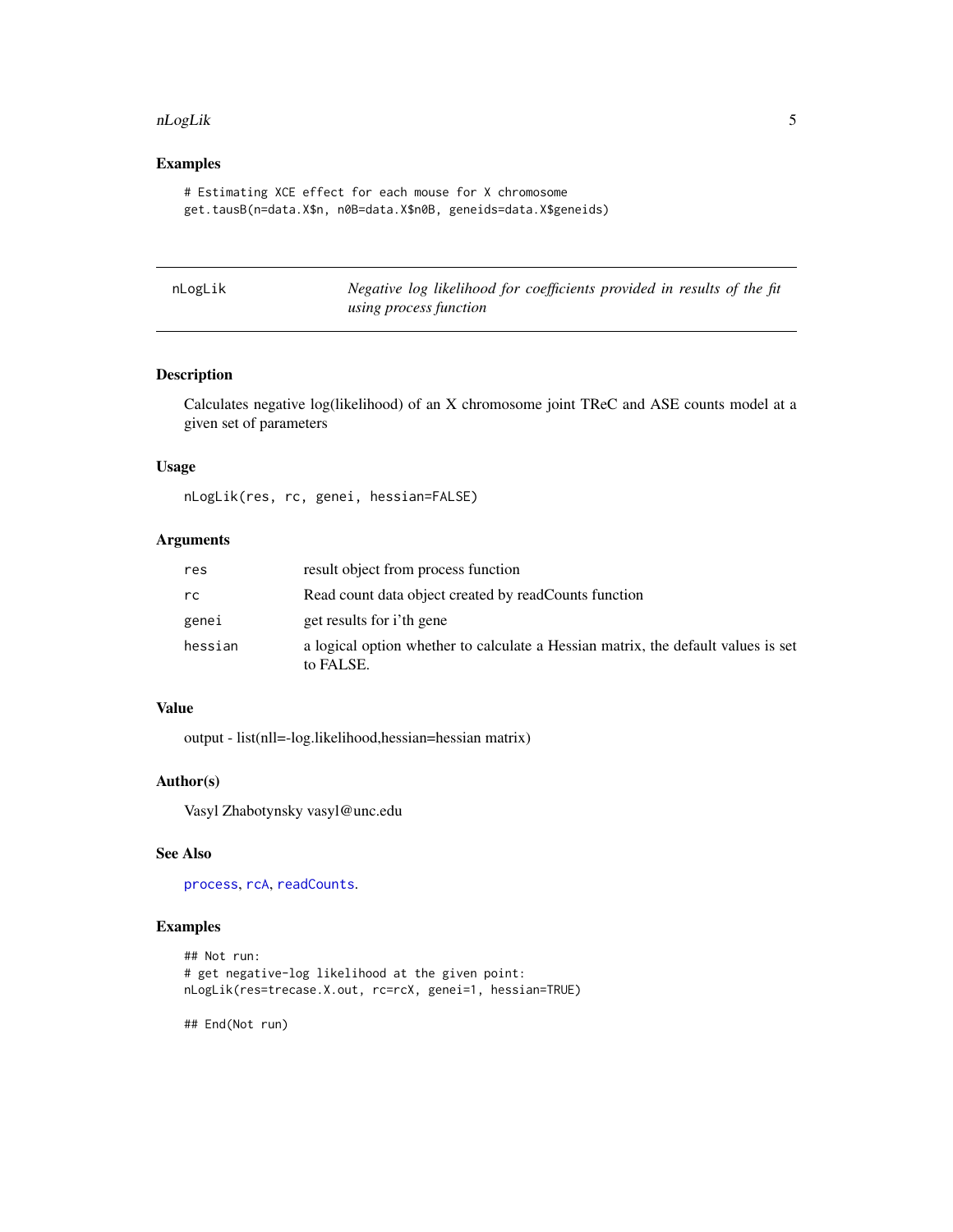<span id="page-5-0"></span>6 process and the contract of the contract of the contract of the contract of the contract of the contract of the contract of the contract of the contract of the contract of the contract of the contract of the contract of

<span id="page-5-1"></span>process *Optimization wrapper, maximizing either the joint model of total (TReC) and allele specific (ASE) counts or just TReC*

#### Description

Performs optimization of one of four combinations: joint TReC and ASE or just TReC for autosome or X chromosome and tests with lrt test several hypotheses: additive, parent of origin, dominance, consistency of TreC and ASE additive effect, ASE only additive effect, sex, sex specific additive, dominance deviation for males.

#### Usage

process(rc, hessian=FALSE)

#### Arguments

| rc.     | an object of class readCounts.                                                                 |
|---------|------------------------------------------------------------------------------------------------|
| hessian | a flag whether Hessian matrix for these genes should be calculated, by default<br>set to FALSE |

#### Value

a list of following matrices (if there is only one sex, only the relevant tests and matrices are outputed) :

| pvals        | matrix of p-values from description for each gene corresponding row                                                            |
|--------------|--------------------------------------------------------------------------------------------------------------------------------|
| coef.full    | matrix of full model fit coefficients, -log(likelihood at these coefficients),phi,<br>theta (2 overdispersion parameters used) |
| coef.add     | matrix of additive restricted fit coefficients, -log(likelihood at these coefficients),phi,<br>theta                           |
| coef.poo     | matrix of parent of origin restricted fit coefficients, -log(likelihood at these co-<br>efficients), phi, theta                |
| coef.dom     | matrix of dominance restricted fit coefficients, -log(likelihood at these coeffi-<br>cients), phi, theta                       |
| coef.same    | matrix of TReC=ASE additive restricted fit coefficients, -log(likelihood at these<br>coefficients), phi, theta                 |
| coef.ase.add | matrix of ASE additive restricted fit coefficients, -log(likelihood at these coeffi-<br>cients), phi, theta                    |
| coef.sex     | matrix of sex restricted fit coefficients, -log(likelihood at these coefficients),phi,<br>theta                                |
| coef.sex.add | matrix of sex specific additive restricted fit coefficients, -log(likelihood at these<br>coefficients), phi, theta             |
| coef.dev.dom | matrix of dominance deviation for male restricted fit coefficients, -log(likelihood<br>at these coefficients), phi, theta      |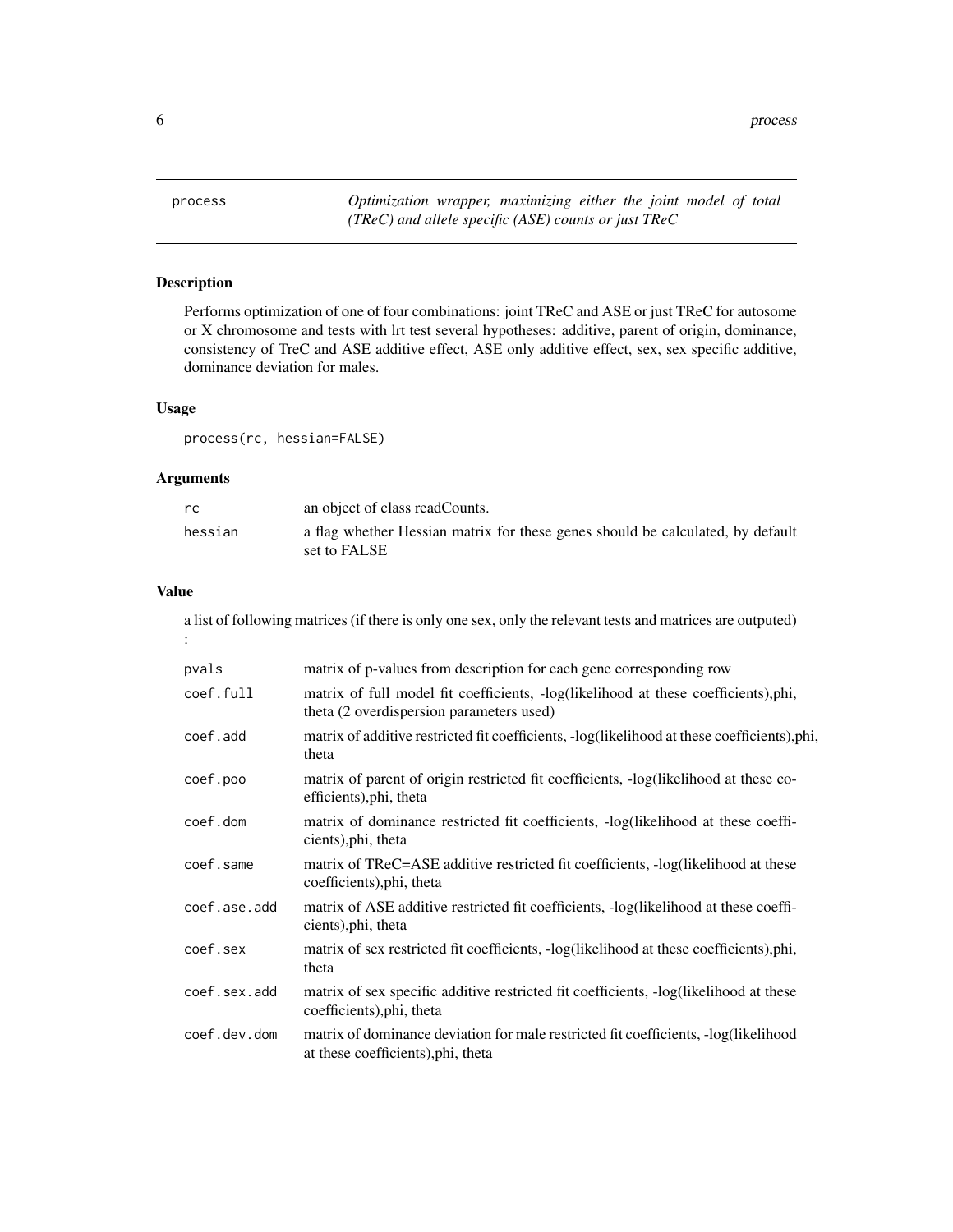<span id="page-6-0"></span>

| errorlist | a list of errors                                                 |
|-----------|------------------------------------------------------------------|
| hess.lst  | a list of heassian matrices, if parameter hessian is set to TRUE |

#### Author(s)

Vasyl Zhabotynsky vasyl@unc.edu

#### See Also

[get.tausB](#page-3-1),[nLogLik](#page-4-1), [data.X](#page-2-1), [data.A](#page-1-1), [rcA](#page-6-1), [readCounts](#page-9-1).

#### Examples

```
## Not run:
# fitting X chromosome data example, for a full model, i.e. assuming we have allele specific reads:
trecase.A.out = process(rc=rcA)
names(trecase.A.out)
trecase.A.out$pval
#alternatively for X chromosome:
trecase.X.out = process(rc=rcX)
names(trecase.X.out)
trecase.X.out$pval
```
## End(Not run)

<span id="page-6-1"></span>rcA *Reformatted data for autosomal set to be used as input to process function*

#### Description

This is an object of type readCounts provides with example of experimental data for a subset of autosomal genes. The full model requires a combination of total read counts  $(y)$  - all the reads belonging for a gene, and finding out which of these reads we can specifically attribute to allele A or allele B - allele specific counts  $(n)$ , separately the reads attributed specifically to allele B  $(n0B)$ . In autosomes *Xce* effect is absent, so it would be set to NULL for this dataset. Also, it includes the other data pieces to fit the model: **kappas** - total number of counts for each mouse, on log scale, index - specifying which cross each mouse belongs to, and geneids - Ensembl ids of genes. Such values also can be simulated with simRX can be fitted using process with appropriate options chrom="X" and field model to be either "full" or "short".

#### Value

index vector defining the cross of the mouse, female - AB=1, BA=2, AA=3, BB=4, and male - AB=5, BA=6, AA=7, BB=8. If mice are of only one sex, AB=1, BA=2, AA=3, BB=4.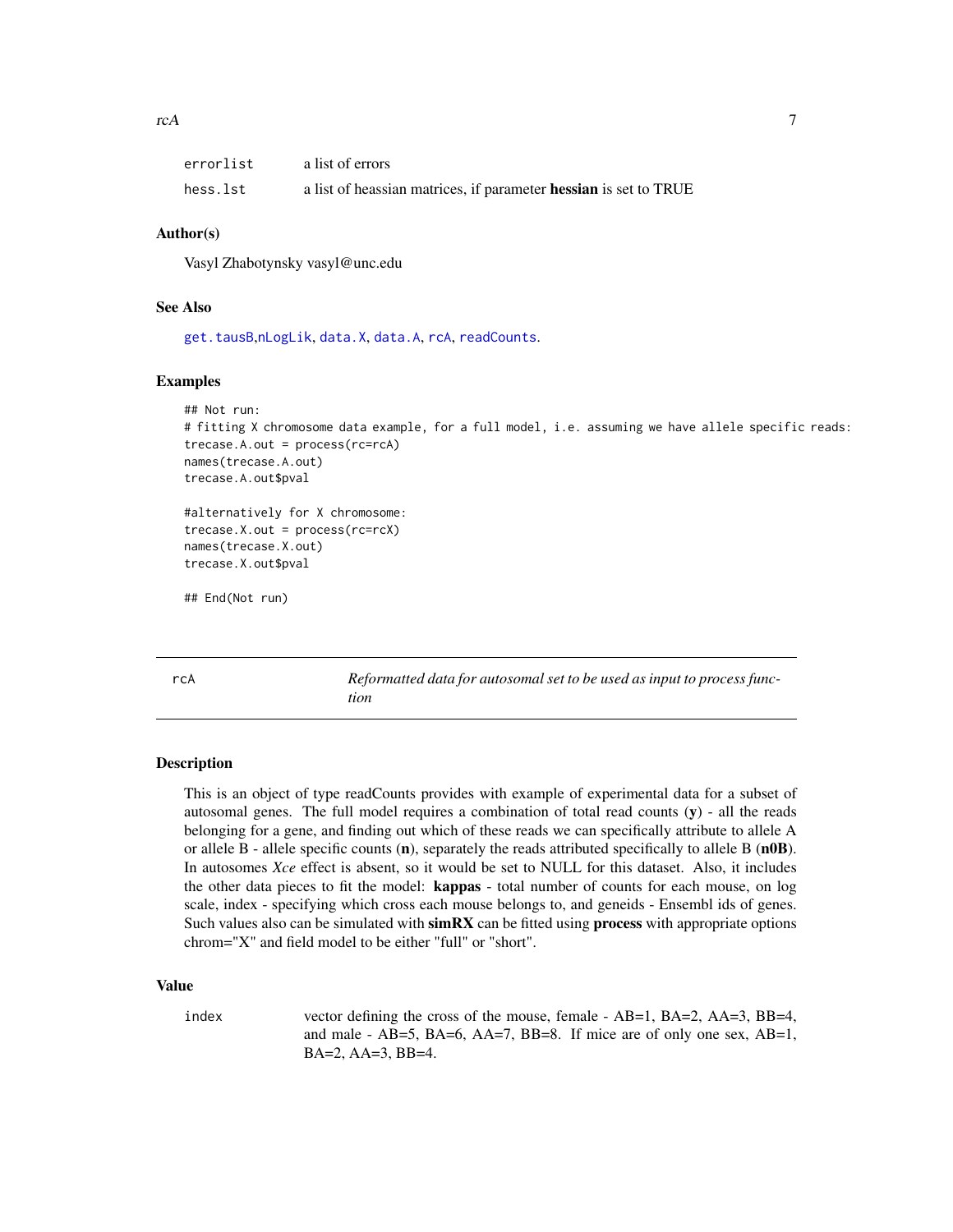<span id="page-7-0"></span>

| matrix of TReC counts. Note, the expected input assumes that inbred mice will<br>be in the last columns of the table, after the last F1 mouse. |
|------------------------------------------------------------------------------------------------------------------------------------------------|
| matrix of ASE counts for corresponding F1 mouse (classes 1,2,5,6) for corre-<br>sponding genes.                                                |
| matrix of ASE counts belonging for allele B, for corresponding genes and mice<br>as in $\mathbf{n}$ .                                          |
| A parameter, specifying as overall TReC for the mouse, on log scale                                                                            |
| Xce effect: expression of allele B relative to the overall allele specific count for<br>each mouse. Set to NULL in autosomes.                  |
| For which genes <i>Xce</i> effect should be switched. Null for autosomes.                                                                      |
| ids of genes, if not provided, rownames of the matrix y will be used                                                                           |
| this field would be set to be "X" since this is dataset for chromosome X                                                                       |
| set to be "full", can be modified to "short" to run a TReC oply model                                                                          |
| Ensembl gene ids                                                                                                                               |
| a list of overdispersion boundaries and $log(2)$                                                                                               |
|                                                                                                                                                |

#### Author(s)

Vasyl Zhabotynsky vasyl@unc.edu

#### See Also

[process](#page-5-1),[readCounts](#page-9-1), [simRX](#page-10-1).

#### Examples

# see total read counts (TReC) for first 2 X chromosome genes of a data example: rcX

<span id="page-7-1"></span>rcX *Reformatted data for chromosome X set to be used as input to process function*

#### Description

This is an object of type readCounts provides with example of experimental data for a subset of X chromosome genes. The full model requires a combination of total read counts  $(y)$  - all the reads belonging for a gene, and finding out which of these reads we can specifically attribute to allele A or allele B - allele specific counts (n), separately the reads attributed specifically to allele B (n0B). Also, tausB - is the *Xce* effect for each F1 mouse, which specifies the proportion of allele specific reads belonging to allele B. Also, it includes the other data pieces to fit the model: kappas - total number of counts for each mouse, on log scale, index - specifying which cross each mouse belongs to, and geneids - Ensembl ids of genes. They, as well as the datasets simulated with  $\textbf{simRX}$  can be fitted using **process** with appropriate options chrom="X" and field model to be either "full" or "short".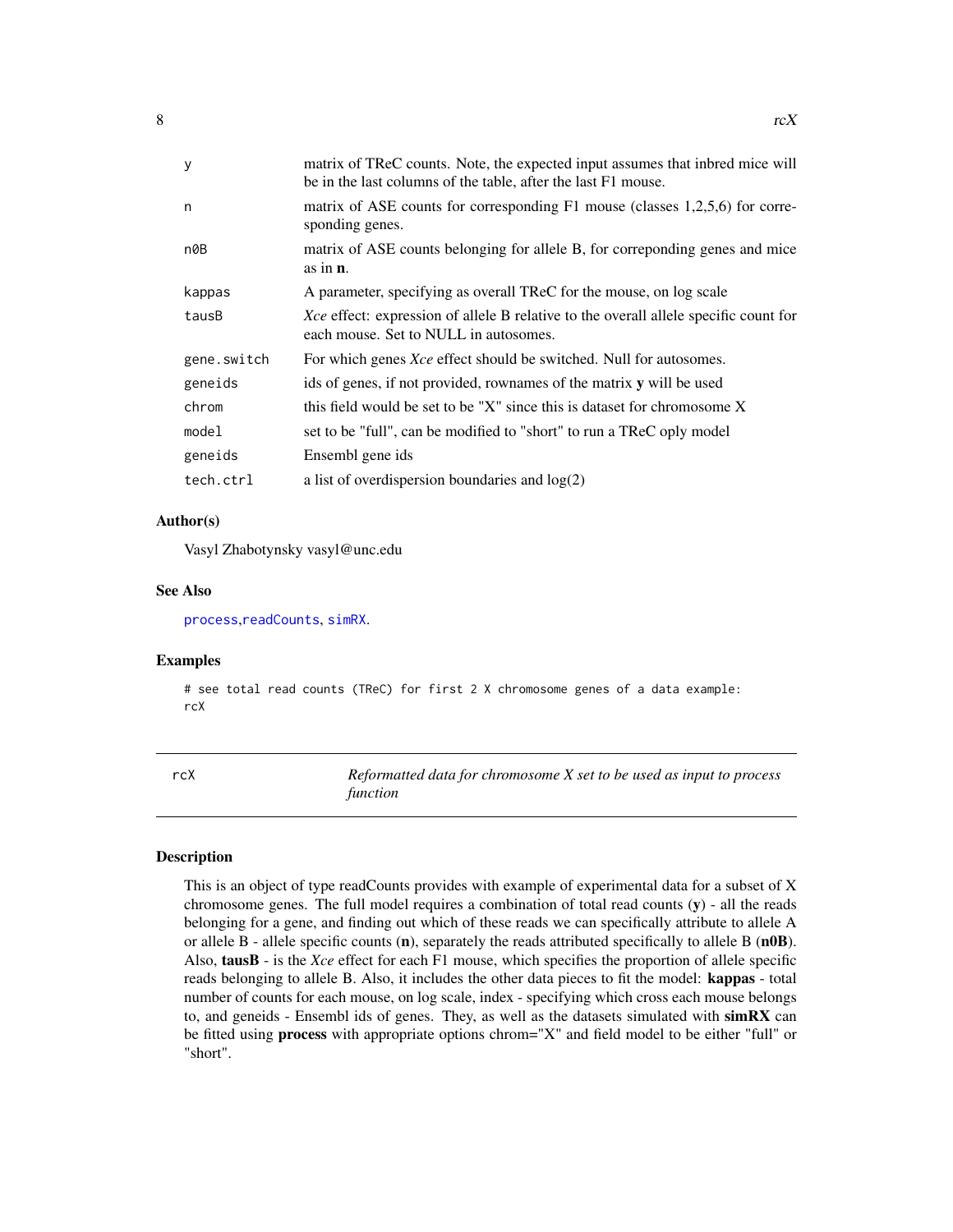#### <span id="page-8-0"></span>Value

genes.switch=genes.switch, geneids=geneids,

| index       | vector defining the cross of the mouse, female - AB=1, BA=2, AA=3, BB=4,<br>and male - $AB=5$ , $BA=6$ , $AA=7$ , $BB=8$ . If mice are of only one sex, $AB=1$ ,<br>$BA=2$ , $AA=3$ , $BB=4$ . |
|-------------|------------------------------------------------------------------------------------------------------------------------------------------------------------------------------------------------|
| У           | matrix of TReC counts. Note, the expected input assumes that inbred mice will<br>be in the last columns of the table, after the last F1 mouse.                                                 |
| n           | matrix of ASE counts for corresponding F1 mouse (classes 1,2,5,6) for corre-<br>sponding genes.                                                                                                |
| n0B         | matrix of ASE counts belonging for allele B, for correponding genes and mice<br>as in $n$ .                                                                                                    |
| kappas      | A parameter, specifying as overall TReC for the mouse, on log scale                                                                                                                            |
| tausB       | Xce effect: expression of allele B relative to the overall allele specific count for<br>each mouse. Use some allele specific counts to estimate the effect.                                    |
| gene.switch | For which genes Xce effect should be switched. Xist gene set to be switched in<br>this set.                                                                                                    |
| geneids     | ids of genes, if not provided, rownames of the matrix y will be used                                                                                                                           |
| chrom       | this field would be set to be "X" since this is dataset for chromosome X                                                                                                                       |
| model       | set to be "full", can be modified to "short" to run a TReC oply model                                                                                                                          |
| geneids     | Ensembl gene ids                                                                                                                                                                               |
| tech.ctrl   | a list of overdispersion boundaries and $log(2)$                                                                                                                                               |

#### Author(s)

Vasyl Zhabotynsky vasyl@unc.edu

#### See Also

[process](#page-5-1),[readCounts](#page-9-1),[simRX](#page-10-1).

#### Examples

# see total read counts (TReC) for first 2 X chromosome genes of a data example: rcX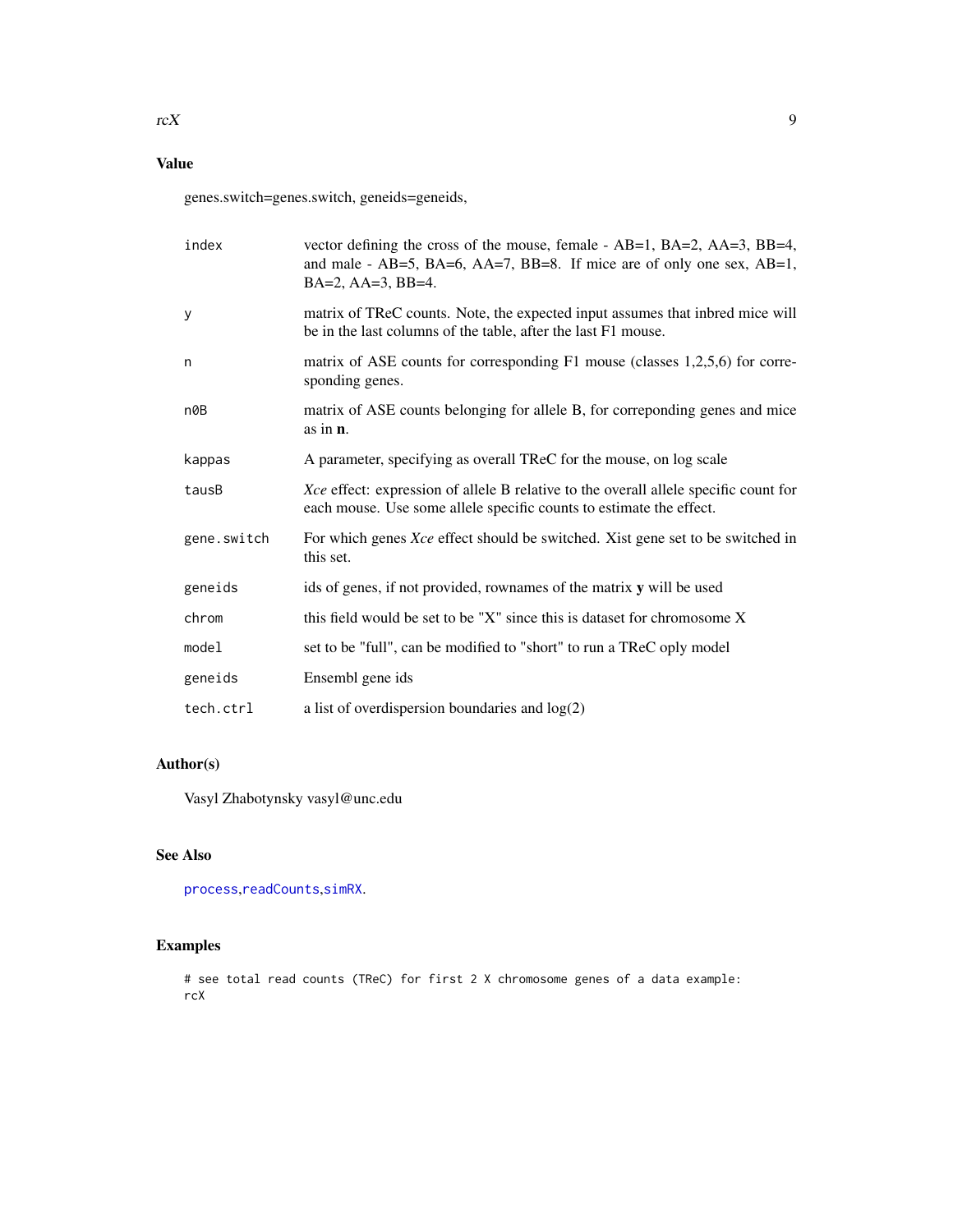<span id="page-9-1"></span><span id="page-9-0"></span>readCounts *A list object that should be used as input to optimization process function.*

#### Description

It should contain at least total read counts (TReC) and classification of crosses 1 to 8. To fit the full model should also have appropriate allele specific counts n and n0B. Also is used along with results of optimization as input to nLogLik function if one needs to calculate Hessian matrix.

#### Value

| index       | vector defining the cross of the mouse, female - $AB=1$ , $BA=2$ , $AA=3$ , $BB=4$ ,<br>and male - AB=5, BA=6, AA=7, BB=8. If mice are of only one sex, AB=1,<br>$BA=2, AA=3, BB=4.$ |
|-------------|--------------------------------------------------------------------------------------------------------------------------------------------------------------------------------------|
| y           | matrix of TReC counts. Note, the expected input assumes that inbred mice will<br>be in the last columns of the table, after the last F1 mouse.                                       |
| n           | matrix of ASE counts for corresponding F1 mouse (classes 1,2,5,6) for corre-<br>sponding genes.                                                                                      |
| n0B         | matrix of ASE counts belonging for allele B, for correponding genes and mice<br>as in $\mathbf{n}$ .                                                                                 |
| kappas      | A parameter, specifying as overall TReC for the mouse, on log scale                                                                                                                  |
| tausB       | Xce effect: expression of allele B relative to the overall allele specific count for<br>each mouse. Set to NULL in autosomes.                                                        |
| gene.switch | For which genes <i>Xce</i> effect should be switched. Null for autosomes.                                                                                                            |
| geneids     | ids of genes, if not provided, rownames of the matrix y will be used                                                                                                                 |
| chrom       | this field would be set to be "X" since this is dataset for chromosome X                                                                                                             |
| model       | set to be "full", can be modified to "short" to run a TReC oply model                                                                                                                |
| geneids     | Ensembl gene ids                                                                                                                                                                     |
| tech.ctrl   | a list of overdispersion boundaries and $log(2)$                                                                                                                                     |

#### Author(s)

Vasyl Zhabotynsky vasyl@unc.edu

#### See Also

[process](#page-5-1),[nLogLik](#page-4-1), [simRX](#page-10-1).

#### Examples

```
# see total read counts (TReC) for first 2 X chromosome genes of a data example:
rcA = readCounts(index=data.A$index, y=data.A$y[1:2,], n=data.A$n[1:2,], n0B=data.A$n0B[1:2,],
                 kappas=data.A$kappas, geneids=data.A$geneids[1:2])
```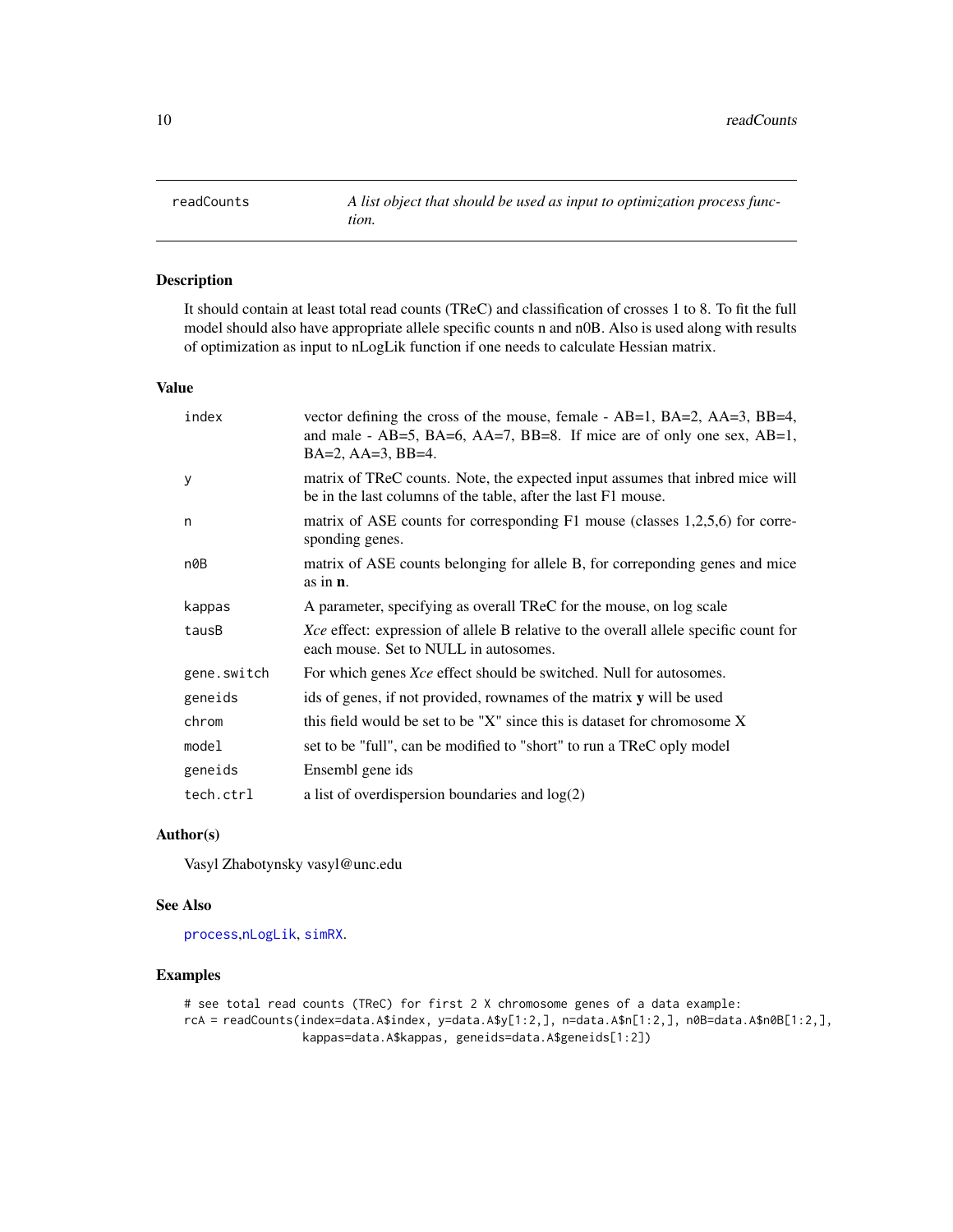<span id="page-10-1"></span><span id="page-10-0"></span>

This function is producing simulated counts for the joint model with Negative-Binomial distribution for TReC and Beta-Binomial for ASE counts. The simulated dataset should be reformatted to readCounts format to be used for optimization.

#### Usage

```
simRX(b0f, b0m, b1f, b1m, beta_sex, beta_dom, beta_k=1, phi=1, theta=1, n=6,
     mean.base.cnt=50, range.base.cnt=60, perc.ase=.35, n.simu=1E4,
     is.X=FALSE, tauB=NULL, seed=NULL)
```
#### Arguments

| b0f           | a female additive strain effect                                                                                                |
|---------------|--------------------------------------------------------------------------------------------------------------------------------|
| b0m           | a male additive strain effect                                                                                                  |
| b1f           | a female parent of origin effect                                                                                               |
| b1m           | a male parent of origin effect                                                                                                 |
| beta_sex      | a sex effect                                                                                                                   |
| beta_dom      | a dominance effect                                                                                                             |
| beta_k        | an effect associated with the library size kappas                                                                              |
| phi           | a Negative-Binomial overdispersion, default value is 1                                                                         |
| theta         | a Beta-Binomial overdispersion, default value is 1                                                                             |
| n             | a vector defining number of mice in each cross, default value is 6                                                             |
| mean.base.cnt | a target expected number of counts for the base group (with no effects), default<br>value is 50                                |
|               | range base cnt a range in which the expected number of counts for the base group will vary,<br>default value is 60             |
| perc.ase      | a percent reads that are allele-specific, default value is 35%                                                                 |
| n.simu        | a number of simulations, default value is 1E4                                                                                  |
| is.X          | a flag if the value to be simulated is X for chromosome (otherwise autosome),<br>default value is FALSE                        |
| tauB          | a value describing allelic imbalance - Xce effect for the cross, default value is<br>NULL, in which case 50% will be simulated |
| seed          | a random seed to be set, no set by default.                                                                                    |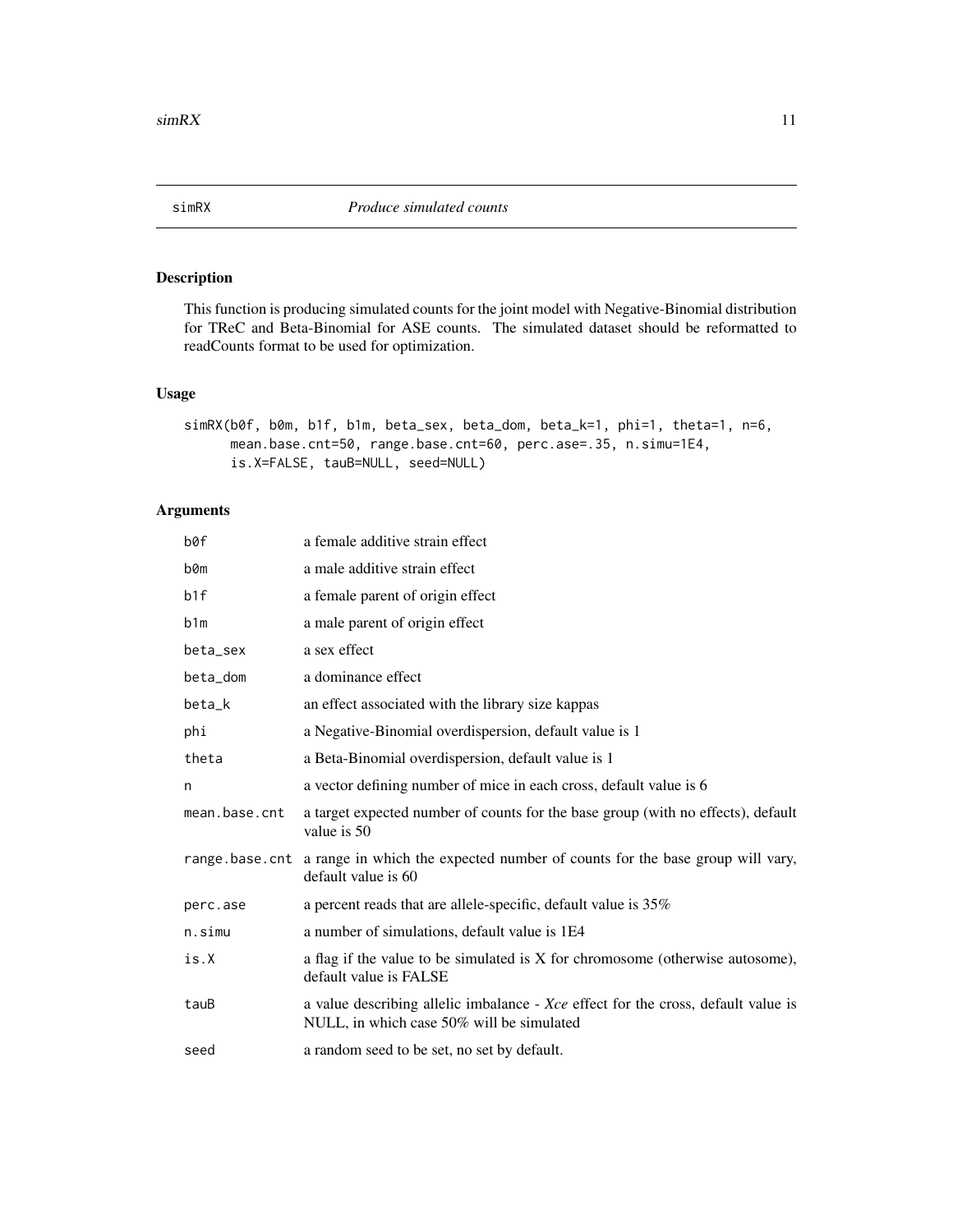#### <span id="page-11-0"></span>Value

output - 3 matrices with one row - one gene, one column - one mouse:

| index           | vector defining the cross of the mouse, female - AB=1, BA=2, AA=3, BB=4,<br>and male - $AB=5$ , $BA=6$ , $AA=7$ , $BB=8$ . If mice are of only one sex, $AB=1$ ,<br>$BA=2$ , $AA=3$ , $BB=4$ . |
|-----------------|------------------------------------------------------------------------------------------------------------------------------------------------------------------------------------------------|
| У               | A matrix of total read counts                                                                                                                                                                  |
| n               | A matrix of allele specific counts                                                                                                                                                             |
| n0 <sub>B</sub> | A matrix of allele specific counts associated with allele B                                                                                                                                    |
| kappas          | Offset parameter, given as overall TReC for the mouse.                                                                                                                                         |
| tausB           | In case of the simulating X chromosome the provided Xce effect is returned:<br>expression of allele B relative to the overall allele specific count for each mouse.                            |

#### Author(s)

Vasyl Zhabotynsky vasyl@unc.edu

#### See Also

[process](#page-5-1),[readCounts](#page-9-1).

#### Examples

```
# simulating autosomal data:
dat.A = simRX(b0f=.5, b0m=.6, b1f=.3, b1m=.4, beta_sex=.1, beta_dom=.1, n.simu=1E1)
names(dat.A)
# simulating autosomal data:
dat.X = simRX(b0f=.5, b0m=.6, b1f=.3, b1m=.4, beta_sex=.1, beta_dom=.1, n.simu=1E1,
             is.X=TRUE, tauB=.3)
names(dat.X)
```
trecase.A.out *Example of results produced by optimizing step using process function on autosomal genes. Structured as a list.*

#### Description

A list containing test results as well as parameter estimates for joint model evaluated by process function for autosomal genes.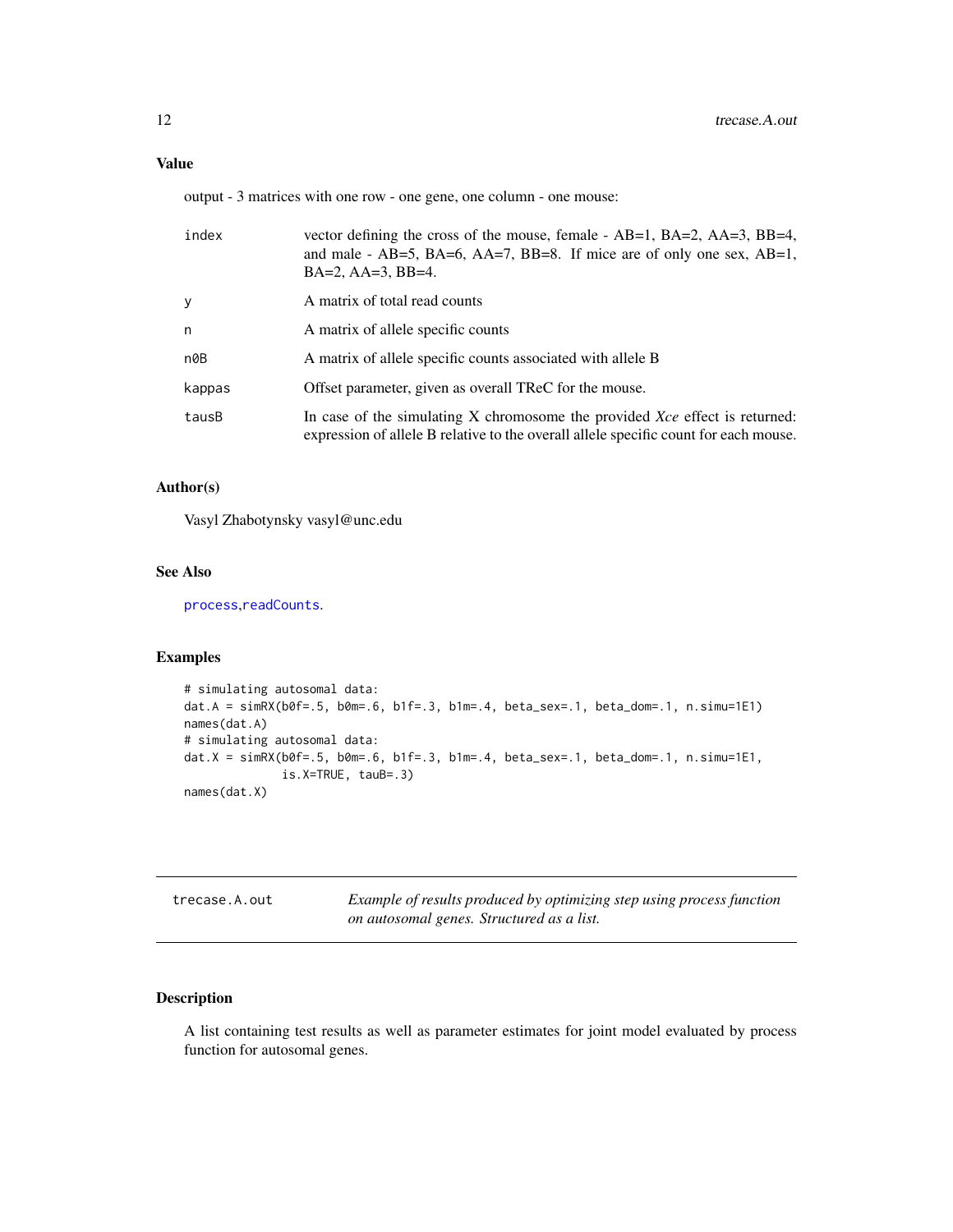#### <span id="page-12-0"></span>trecase.A.out 13

#### Value

a list of following matrices (if there is only one sex, only the relevant tests and matrices are outputed) :

| pvals        | matrix of p-values from description for each gene corresponding row                                                            |
|--------------|--------------------------------------------------------------------------------------------------------------------------------|
| coef.full    | matrix of full model fit coefficients, -log(likelihood at these coefficients),phi,<br>theta (2 overdispersion parameters used) |
| coef.add     | matrix of additive restricted fit coefficients, -log(likelihood at these coefficients),phi,<br>theta                           |
| coef.poo     | matrix of parent of origin restricted fit coefficients, -log(likelihood at these co-<br>efficients), phi, theta                |
| coef.dom     | matrix of dominance restricted fit coefficients, -log(likelihood at these coeffi-<br>cients), phi, theta                       |
| coef.same    | matrix of TReC=ASE additive restricted fit coefficients, -log(likelihood at these<br>coefficients), phi, theta                 |
| coef.ase.add | matrix of ASE additive restricted fit coefficients, -log(likelihood at these coeffi-<br>cients), phi, theta                    |
| coef.sex     | matrix of sex restricted fit coefficients, -log(likelihood at these coefficients),phi,<br>theta                                |
| coef.sex.add | matrix of sex specific additive restricted fit coefficients, -log(likelihood at these<br>coefficients), phi, theta             |
| coef.dev.dom | matrix of dominance deviation for male restricted fit coefficients, -log(likelihood<br>at these coefficients), phi, theta      |
| errorlist    | a list of errors                                                                                                               |
| hess.lst     | a list of heassian matrices, if parameter hessian is set to TRUE                                                               |

#### Author(s)

Vasyl Zhabotynsky vasyl@unc.edu

#### See Also

[process](#page-5-1), [rcA](#page-6-1), [data.A](#page-1-1).

#### Examples

names(trecase.A.out)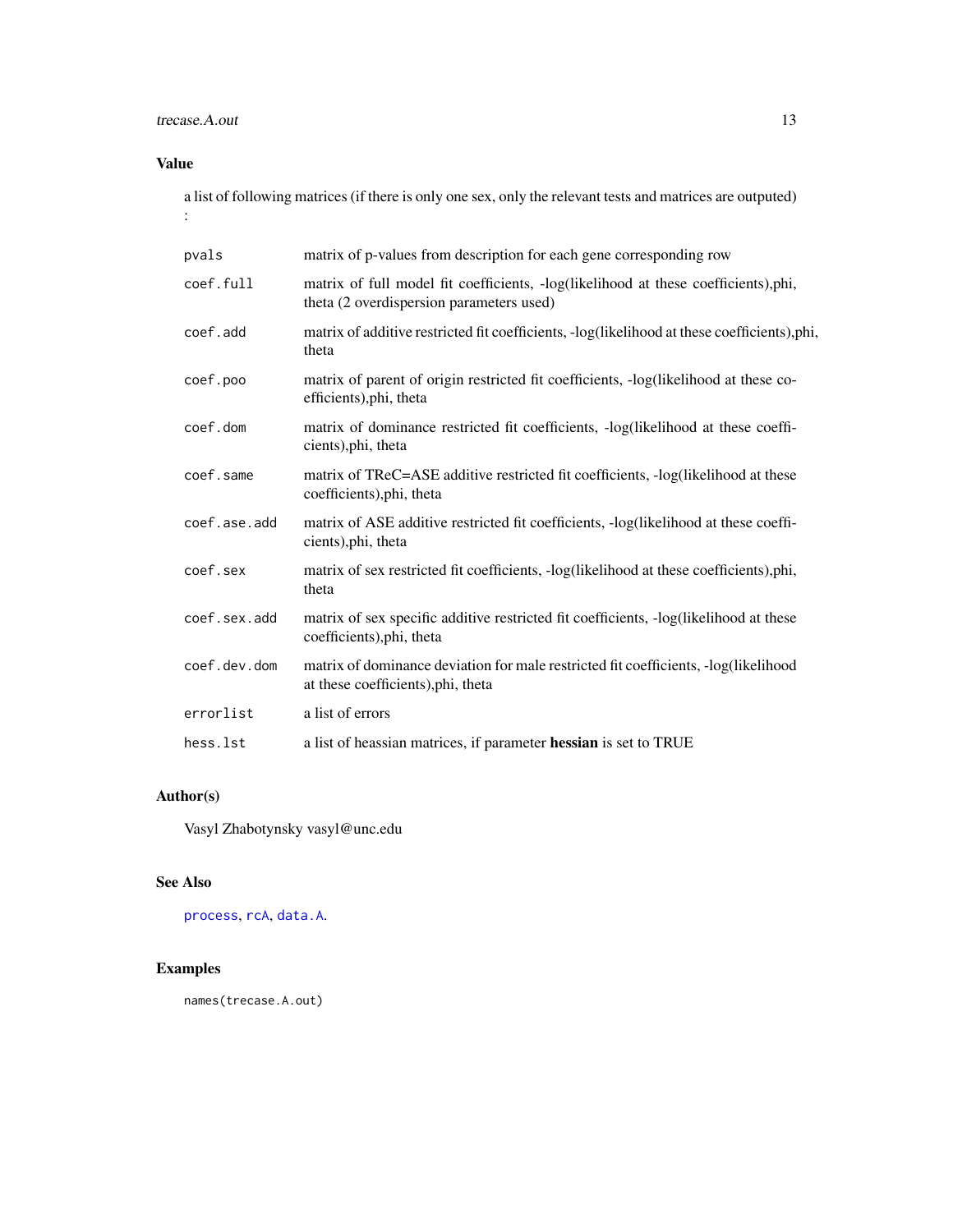<span id="page-13-0"></span>

A list containing test results as well as parameter estimates for joint model evaluated by process function for autosomal genes.

#### Value

a list of following matrices (if there is only one sex, only the relevant tests and matrices are outputed) :

| pvals        | matrix of p-values from description for each gene corresponding row                                                            |
|--------------|--------------------------------------------------------------------------------------------------------------------------------|
| coef.full    | matrix of full model fit coefficients, -log(likelihood at these coefficients),phi,<br>theta (2 overdispersion parameters used) |
| coef.add     | matrix of additive restricted fit coefficients, -log(likelihood at these coefficients), phi,<br>theta                          |
| coef.poo     | matrix of parent of origin restricted fit coefficients, -log(likelihood at these co-<br>efficients), phi, theta                |
| coef.dom     | matrix of dominance restricted fit coefficients, -log(likelihood at these coeffi-<br>cients), phi, theta                       |
| coef.same    | matrix of TReC=ASE additive restricted fit coefficients, -log(likelihood at these<br>coefficients), phi, theta                 |
| coef.ase.add | matrix of ASE additive restricted fit coefficients, -log(likelihood at these coeffi-<br>cients), phi, theta                    |
| coef.sex     | matrix of sex restricted fit coefficients, -log(likelihood at these coefficients),phi,<br>theta                                |
| coef.sex.add | matrix of sex specific additive restricted fit coefficients, -log(likelihood at these<br>coefficients), phi, theta             |
| coef.dev.dom | matrix of dominance deviation for male restricted fit coefficients, -log(likelihood<br>at these coefficients), phi, theta      |
| errorlist    | a list of errors                                                                                                               |
| hess.lst     | a list of heassian matrices, if parameter hessian is set to TRUE                                                               |

#### Author(s)

Vasyl Zhabotynsky vasyl@unc.edu

#### See Also

[process](#page-5-1), [rcX](#page-7-1), [data.X](#page-2-1).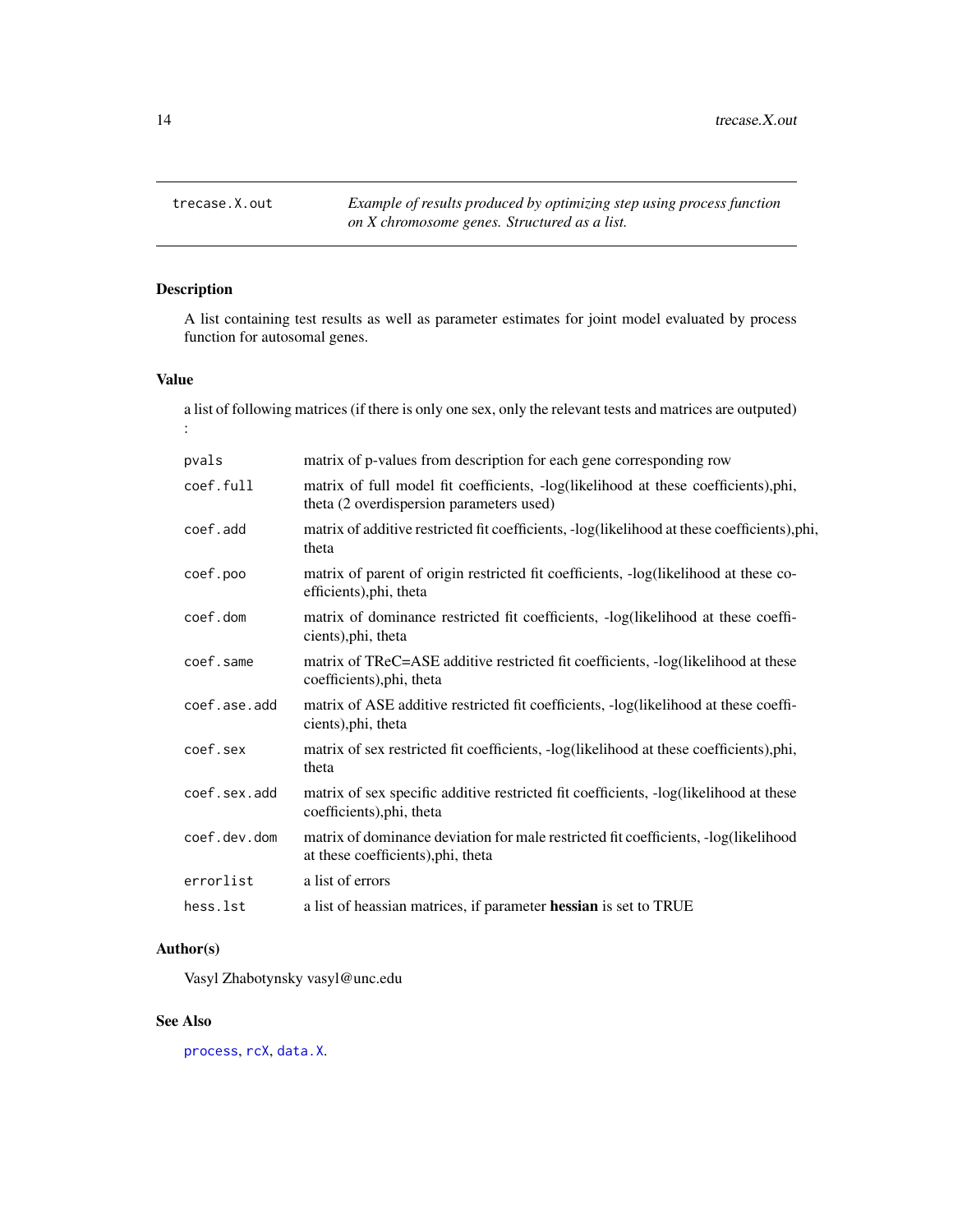trecase.X.out 15

#### Examples

names(trecase.X.out)